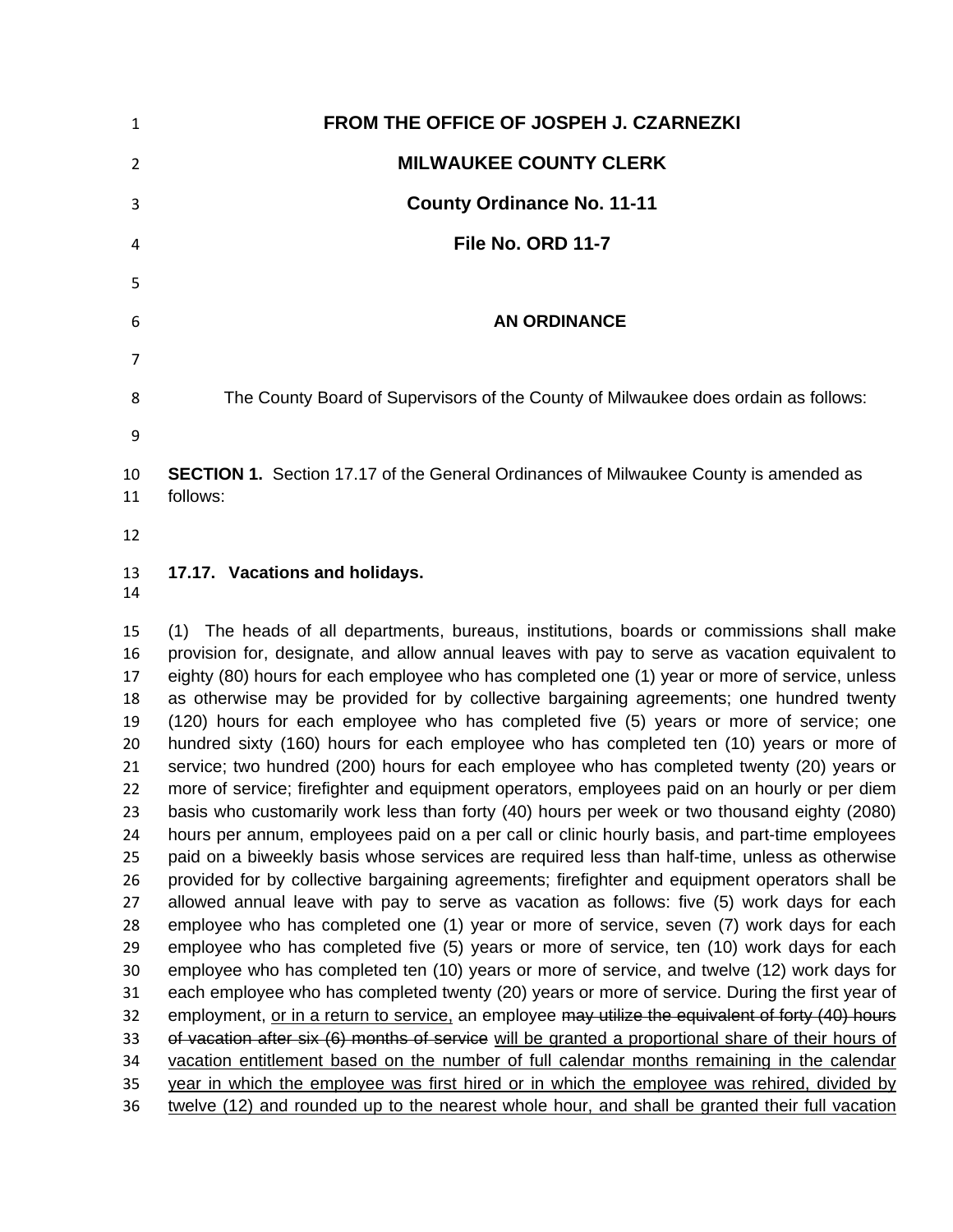entitlement on January 1 of the calendar year after being hired or rehired by the County. Years 38 of service for a new non-represented employee, or non-represented employee returning to 37 service, who was not discharged or involuntarily separated from the County, shall include any creditable pension service earned with Milwaukee County, the State of Wisconsin or any 41 municipality within the State of Wisconsin. Any employee who returns to employment with 39 40 42 Milwaukee County having previously been involuntarily separated from Milwaukee County 43 employment shall not be entitled to any prior service credit for purposes of vacation entitlement. 44 An employee shall not receive payment for unused vacation credit upon any termination of 45 employment, including, but not limited to, a retirement, unless the employee has served 2080 hours after the employee's initial date of hire or rehire. Effective in 2002 all non-represented employees shall be eligible for five (5) weeks of vacation (two hundred (200) hours) after fifteen (15) years of service and six (6) weeks of vacation (two hundred forty (240) hours) after twenty (20) years of service. 46 47 48 49

50

51 (2) Effective January 1, 2013, an employee may not carry over beyond the end of any calendar year any more than seven days (56 hours) of unused vacation leave. Departments may request to carry over hours in excess of 56 hours for any employee by submitting a request to the Director of Human Resources and must include in the request the written rationale for the request, the reason the department limited the use of vacation by the employee, and any other information requested by the Director. The Director shall have discretion to approve or deny such requests. All vacation leave previously credited to the employee in excess of seven days that has not been used prior to the end of the calendar year and that has not been approved by the Director for carry over shall be forfeited.

60

(23) The following days of each year are holidays: January 1, the third Monday in February, the last Monday in May, July 4, November 11, the fourth Thursday in November, December 25, the day appointed by the governor as Labor Day, and the day of holding the general election in November, unless as otherwise may be provided for by collective bargaining agreements; county department, offices, and institutions may be closed on these holidays: January 1, the last Monday in May, July 4, the first Monday in September, the fourth Thursday in November, and December 25. Effective in 2002 the Friday after the fourth Thursday in November shall be a holiday for non-represented employees and employees who are represented by a collective bargaining unit which has agreed to this provision. All county departments, offices and institutions shall be open to the public for business on all other statutory holidays. All employees, including those in the building and mechanical trades group in section 17.32(2)(c), except employees paid on an hourly or per diem basis and firefighter and equipment operators who receive off days in lieu of holidays, shall be granted leave with pay on these days, provided that if an employee is required to work on such days because of the needs of the service, he shall be given equivalent time off or shall receive additional compensation, if such compensation is authorized by the provisions of subsection 17.16(5). Firefighter and equipment operators, who receive seven (7) off days in lieu of 61 62 63 64 65 66 67 68 69 70 71 72 73 74 75 76 77 78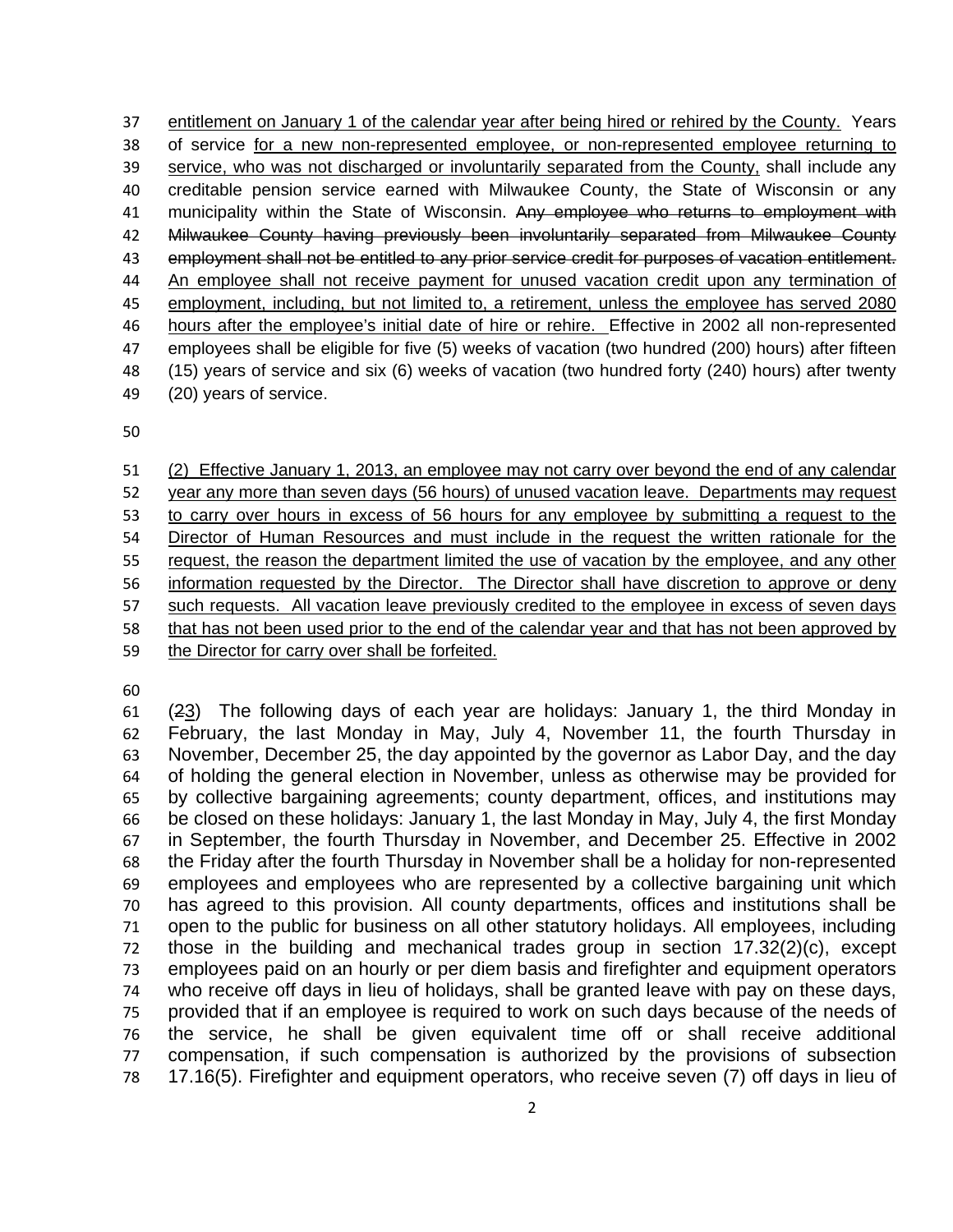79 80 all holidays, shall be granted such off days during their first calendar year of employment as provided for in their collective bargaining agreements.

81

(34) (a) A holiday falling on a Saturday shall be observed on the preceding scheduled workday and a holiday falling on a Sunday shall be observed on the following scheduled workday, except in the seven-day service where the present system of accruing and exhausting holidays shall remain in effect. This provision shall not apply to employees represented by certified bargaining representation. 82 83 84 85 86

87

(45) For all employees not represented by certified bargaining unit representatives, beginning in January, 1988 and every year thereafter, the third Monday in January will be observed as a holiday. All county departments, offices, and institutions shall be open to the public for business on this holiday. 88 89 90 91

92

(56) For employees not covered by a collective bargaining agreement, beginning in 1997, 93

employees with an assigned work week of forty (40) hours who use no sick allowance and take no 94

time without pay during the year, shall receive eight (8) hours of holiday time which may be used in 95

the subsequent year. Use of excused time, including excused time used for medical appointments or 96

- bereavement leave, shall not be considered as sick allowance under this section. 97
- 98

99 100 **SECTION 2.** Section 17.18 of the General Ordinances of Milwaukee County is amended as follows:

101

## 102 **17.18. Leave of absence with pay on account of illness or other special causes.**

103

104 105 106 107 108 109 110 111 112 113 114 115 (1) All officers and employees who are compensated on a biweekly or annual basis and are required to work half-time or more, and all hourly employees who are customarily employed forty (40) hours in each calendar week, may be given leave of absence with pay for illness or other special causes of three and seven-tenths (3 7/10) hours for each pay period, or a proportionate credit for employees who regularly work less than forty (40) hours per week; provided, however, that such credit shall be cancelled for each pay period in which the employee is absent without pay for more than three-eighths of the required hours except absences due to disability in line of duty or leave for military service. Such leaves of absence with pay shall be granted solely on account of sickness, bodily injury, or other causes of absence which are considered as sufficient and legitimate excuses for the employee's failure to be present and in attendance on his duties; provided, however:

- 116 (a) That reasons for the absence and the good faith of the employee in taking such leave shall
- 117 be supported by such reasonable evidence as may be required by the appointing authority
- 118 including a physician's certificate, personal affidavit, or by other means; and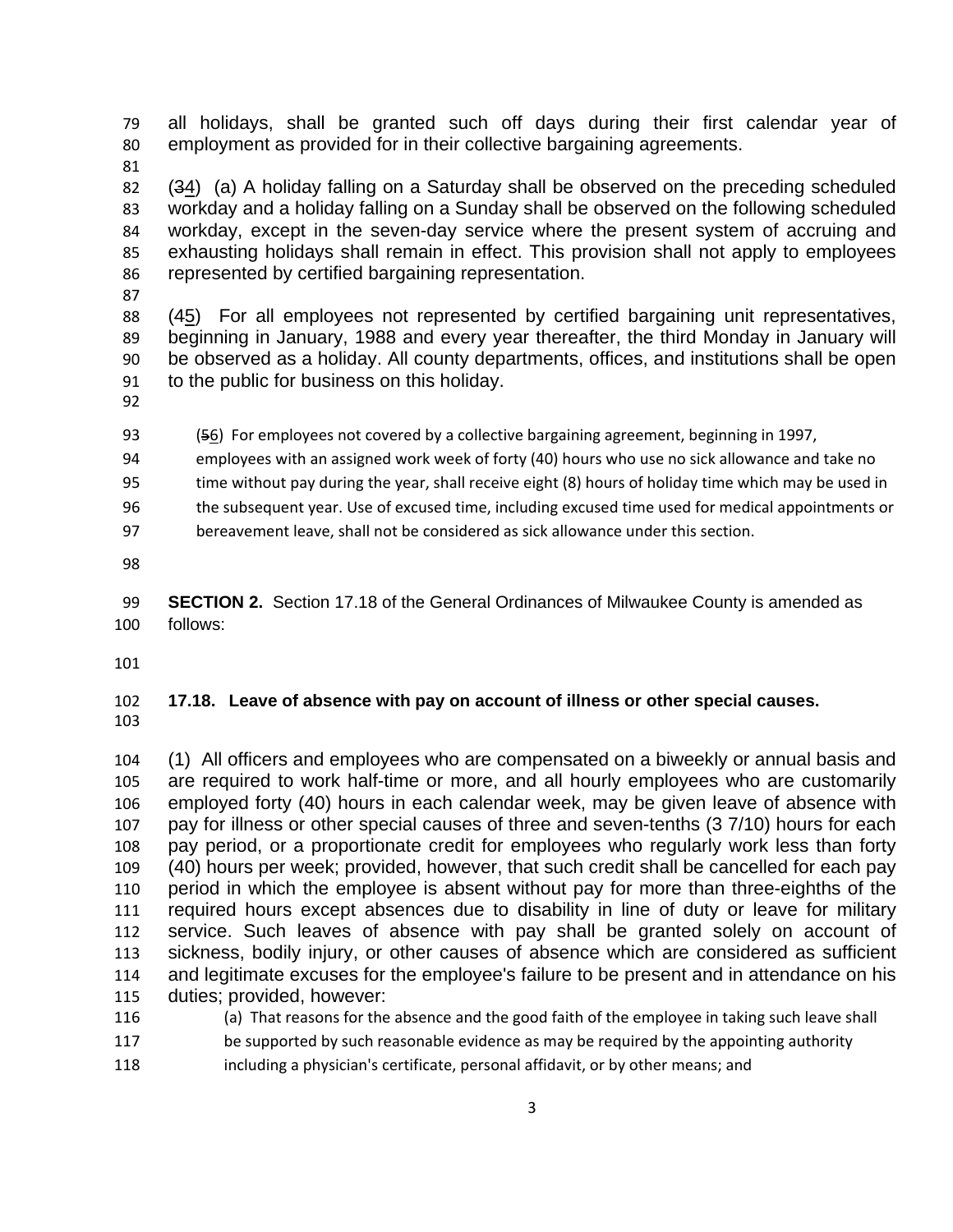- 119 (b) That when the illness of an employee is such as may make it necessary to take leave of
- 120 absence of more than three (3) days, a statement shall be made to the appointing authority in
- 121 writing from a licensed physician or from an authorized Christian Science practitioner, stating
- 122 the period of time the employee was unable to work because of illness.
- 123

124 125 126 (2) Such leave of absence with pay shall accrue during the first six (6) months of service, but shall not be granted until the completion of six (6) months of service, unless injury or disability is incurred in line of duty.

127

128 129 130 131 132 133 134 (3) Unless otherwise noted in a collective bargaining agreement, unused leave as provided in subsection (1) of this section shall accumulate on an unlisted basis over the entire period of an employee's continuous service. Unless otherwise specified in a collective bargaining agreement, continuous service shall be considered to be any period of service that has not been interrupted by layoff in excess of two (2) years and one (1) day or by voluntary or involuntary separation.

135 136 137 (4) Paid leave in accordance with the following formula shall be granted to employees when the employee's presence is required, and if the employee has sufficient accrued sick leave from which such leave shall be deducted:

138 TABLE INSET:

|                                                                     |                                                                                                                          | Critical<br><b>Illness</b> | Death                     | Wedding         |
|---------------------------------------------------------------------|--------------------------------------------------------------------------------------------------------------------------|----------------------------|---------------------------|-----------------|
| Immediate family of employee                                        |                                                                                                                          |                            |                           |                 |
|                                                                     | Husband, wife, child, brother, sister, parents, or<br>foster parents, stepmother, stepfather, stepbrother,<br>stepsister | 3 days                     | 3 days,<br>plus<br>travel | 1 day           |
| Wife or husband of members of employee's<br><i>immediate family</i> |                                                                                                                          |                            |                           |                 |
|                                                                     | Son-in-law, daughter-in-law, brother-in-law, sister-<br>in-law                                                           | 1 day                      | 1 day,<br>plus<br>travel  | no<br>provision |
| Immediate family of spouse                                          |                                                                                                                          |                            |                           |                 |
|                                                                     | Brother, sister, parents, or child of employee's<br>spouse                                                               | 1 day                      | 1 day,<br>plus<br>travel  | no<br>provision |

139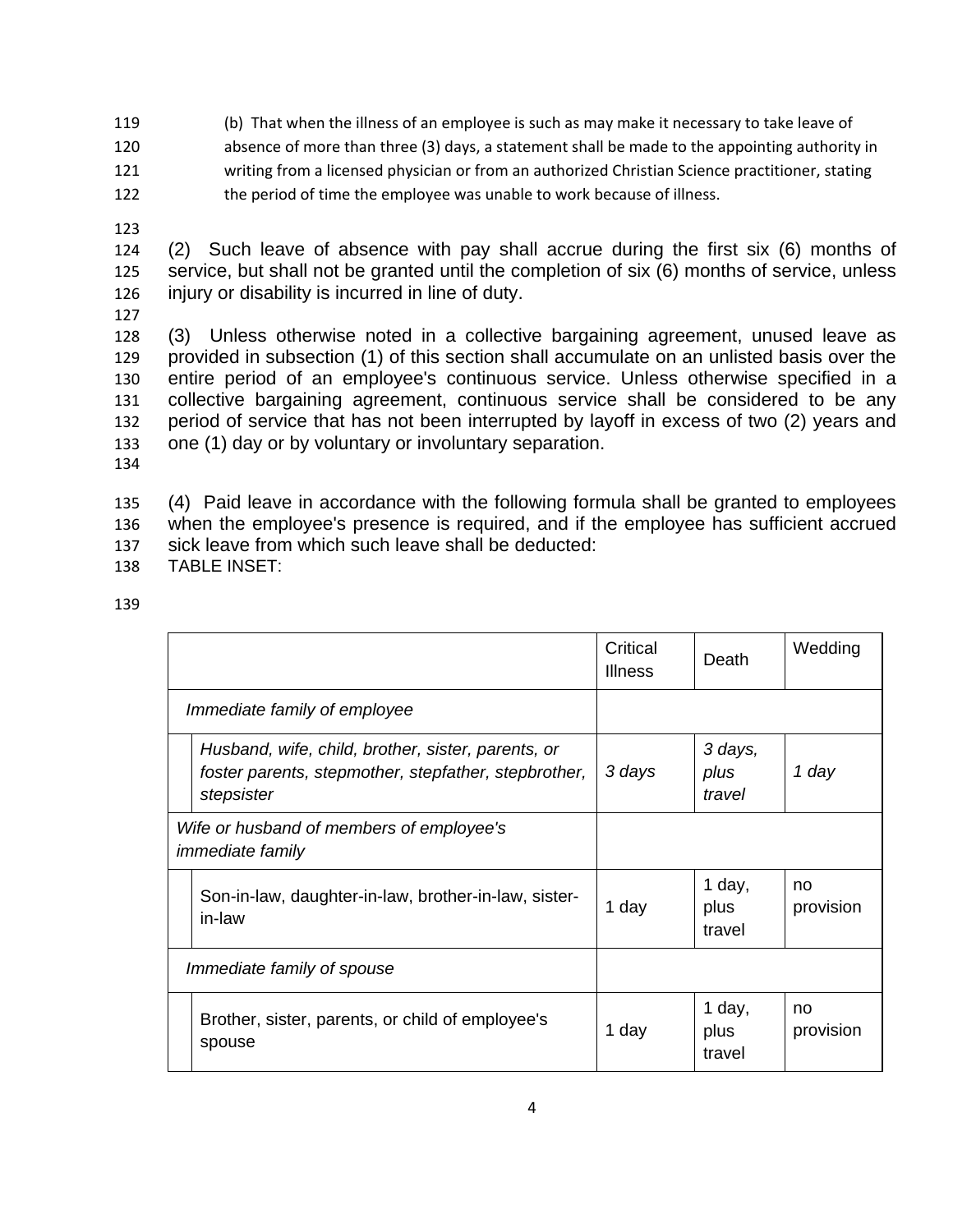| Other close relatives         |                                                                                                                                                                                                 |                                            |                          |                 |
|-------------------------------|-------------------------------------------------------------------------------------------------------------------------------------------------------------------------------------------------|--------------------------------------------|--------------------------|-----------------|
|                               | Aunt, uncle, first cousin, niece, nephew,<br>grandparent, or grandchild of employee or spouse,<br>great grandparent, grand nephew, grand niece,<br>great aunt, great uncle, ex-husband, ex-wife | No<br>provision                            | 1 day,<br>plus<br>travel | no<br>provision |
| Other causes for excused time |                                                                                                                                                                                                 |                                            |                          |                 |
|                               | Funeral of fellow worker                                                                                                                                                                        | 1/2 day if approved by department<br>head. |                          |                 |

140

141 142 143 144 145 146 147 148 149 150 151 It shall not be necessary that such persons shall have resided with the employee to come within such classification. Not to exceed three (3) days of leave with pay may be allowed whenever both death and funeral occur in Milwaukee or its vicinity. Whenever either death or the funeral occurs elsewhere, additional travel time may be allowed as leave with pay as follows: Up to seventy-five (75) miles--none; between seventy-five (75) to one hundred fifty (150) miles--one (1) day; over one hundred fifty (150) miles--two (2) days. Reasons for the absence and the good faith of the employee in taking such leave shall be supported by such reasonable evidence as may be required by the appointing authority, including a physician's certificate, personal affidavit or by other means as may be approved by the appointing authority. Such leave with pay shall be deducted from the accrued sick leave balance of the employee and shall be subject to the following:

- 152 (a) Where one (1) day is authorized, it must be taken on the day of the funeral, and
- 153 (b) Where more than one (1) day is authorized such days must be consecutive calendar days,
- 154 one (1) of which is the day of the funeral, and
- 155 156 (c) When two (2) travel days are authorized, one (1) day must precede the funeral and one (1) day must follow the day of the funeral, and
- 157 (d) Scheduled off days shall be considered as part of the total funeral leave allowed when such
- 158 off days fall within the authorized leave when such days are considered consecutively.
- 159 Scheduled vacation days falling within the bereavement period, may be rescheduled for
- 160 liquidation during the remainder of the year.
- 161 162 (e) Any employee scheduled to work the night shift shall have the option of taking off the night before or the night of the funeral.

163

164 165 166 167 (5) In addition to other causes set forth in section 17.18(4), sick leave may be taken for the purpose of enabling employees to receive nonemergency medical attention during work hours. Such leave may be allowed for scheduled appointments for any type of medical or dental care. Excused time charged against sick leave for these purposes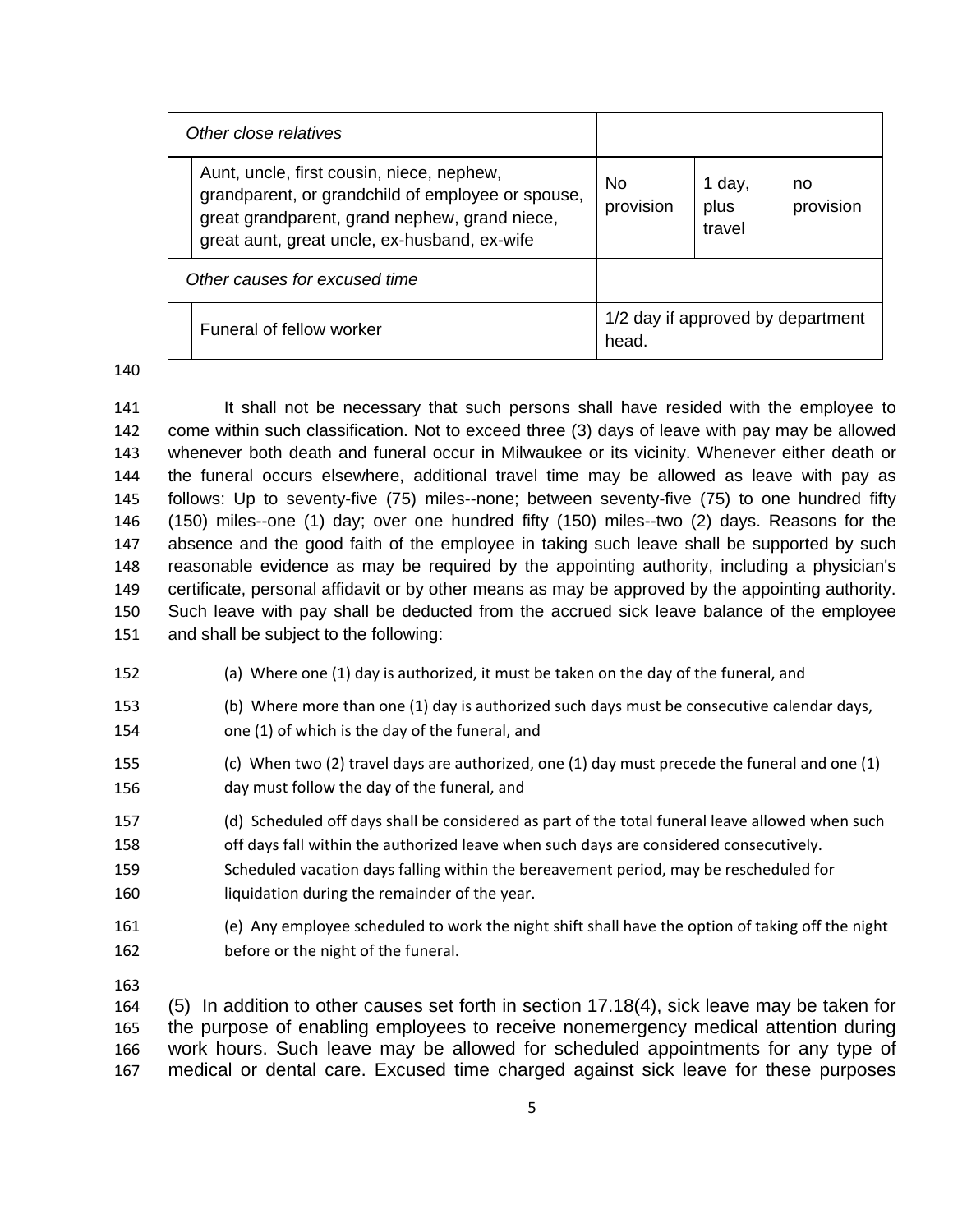168 169 170 171 172 173 shall be limited to three (3) hours per incident including travel between the employees' work site and the place of their appointment. In order to be excused for this type of leave, the employee must present to their immediate supervisor a written notice from the practitioner treating the employee stating the date and time of the employee's appointment. Provisions of (5) shall apply to eligible employees in the classified service.

174 175 176 177 178 179 180 181 182 183 184 185 186 (6) Any employee entitled to accrue sick leave under the provisions of this section who is incapacitated by reason of injuries or illness resulting from his/her employment shall be entitled to receive eighty (80) percent of his/her established rate of compensation without deduction from accrued sick leave, when approval for such payment is made by the risk management section of the department of administration. Such payments may continue for a maximum period of one (1) year. After a period of one (1) year, the employee may continue to use any sick leave earned and unused during his/her entire period of service. Any payment made shall be in lieu of any payment or award under the worker's compensation laws of this state, or if an award is made thereunder such payment shall be applied thereon. If the Internal Revenue Service (IRS) determines that the injury pay benefits provided are taxable as wages, then beginning with the effective date of such determination, the county will no longer require the twenty (20) percent employee deduction from injury pay benefits provided for. Risk management will refer all employees receiving compensation under this provision to the return to work program in the department of human resources.

187

188 189 190 (7) The director of human resources may make such investigation or require such medical examinations as are warranted to substantiate or verify the employee's illness.

191 192 193 194 195 196 197 198 199 200 201 202 203 (8) Employees who have applied for retirement by filing an application with the proper official of the retirement system of which they are members shall be permitted to take any unused leave accumulated under the provisions of this section prior to the effective date of their retirement, not to exceed fifty (50) days plus sixteen (16) hours for each one hundred (100) hours or fraction thereof of accumulated sick leave in excess of four hundred (400) hours. Employees represented by a certified bargaining representative shall not be entitled to retirement leave in excess of thirty (30) days unless the collective bargaining agreement between said representative and the county specifically so provides. Where the needs of the service require the immediate filling of a vacancy resulting from the use of accumulated sick leave by an employee who is retiring, the position may be filled in accordance with the provisions of chapter 17 relating to the filling of vacancies, at any time during the period in which the retiring employee is on leave with pay which extends to the date of his/her retirement.

204

205 206 (9) All unused leave accrued under the provisions of this section shall be canceled upon the termination of an employe's active employment for any reason other than 207 retirement, in which case the employe shall be eligible for the provisions of 17.184 208 retirement leave under 17.183. Except for former employees Former employes, except those who were discharged after a hearing before the personnel review board or 210 resigned prior to such a hearing for discharge being heard, or those who have received 209

6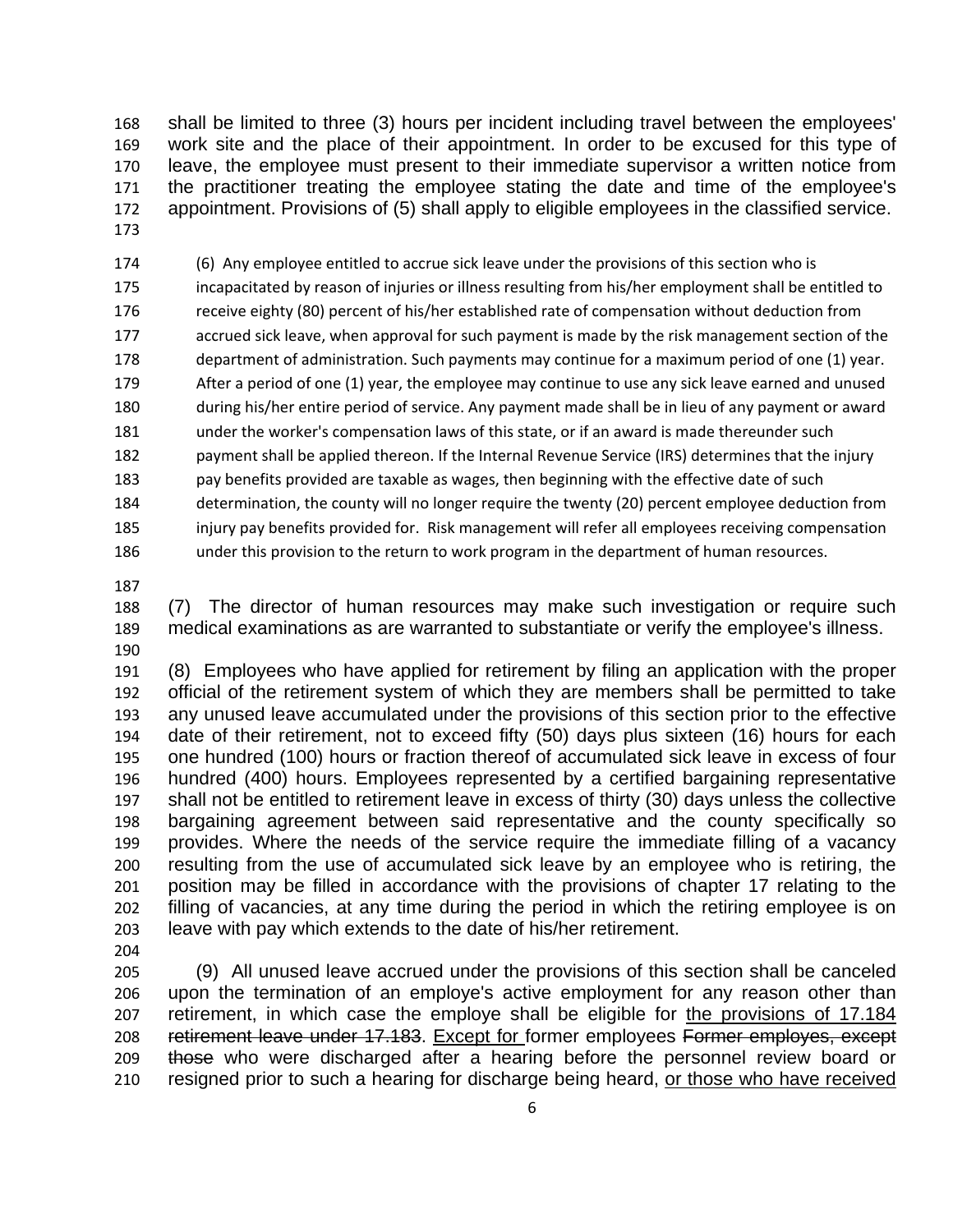211 retirement benefits under Chapter 201 or 203, or those who return to active employment 212 more than three years following their previous termination of employment, former 213 employees who return to active employment with Milwaukee County shall have all 214 canceled leave restored receive twenty percent (20%) of such cancelled leave restored 215 upon re-employment and shall have an additional twenty percent (20%) of such 216 cancelled leave restored after every additional six months of service. Retirees who 217 received retirement leave under the provisions of 17.183 shall not be eligible for the restoration of such leave upon return to active employment. Individuals who are actively employed with Milwaukee County as of the effective date of this section (May 17, 2000) and had such leave canceled upon termination of prior service with Milwaukee County shall have such canceled leave restored under the provisions of this section. 218 219 220 221

222

223 224 **SECTION 3.** Section 17.184 of the General Ordinances of Milwaukee County is amended as follows:

225

## 226 **17.184. Sick allowance balance on retirement.**

227

228 229 230 231 232 233 234 235 236 237 238 239 240 241 242 243 244 (1) In the event membership in the employees' retirement system began prior to January 1, 1994, the member shall receive accrued sick allowance at the time of retirement. The total payment shall equal the number of total hours of sick pay accrued at the time of retirement times the hourly rate applicable to the valuation of sick pay at the time of the member's retirement, unless the member is an elected official with accrued sick allowance or an employee who is not represented by a collective bargaining unit, in which case the number of total hours shall not exceed the equivalent of fifty (50) days plus sixteen (16) hours for each one hundred (100) hours or fraction thereof of accumulated leave in excess of four hundred (400) hours. Such payment shall be made in a lump sum, and shall not be included in the calculation of the member's final average salary for pension calculation purposes, nor shall such payment impact the member's total pension service credit or the date that retirement benefits will commence. If approved by the Internal Revenue Service, the member shall receive this payment through the employees' retirement system, unless the member is covered by a collective bargaining agreement that requires the county to provide the member with the option of directly receiving this payment immediately upon retirement or receiving the payment through the employees' retirement system. In the event a member of the employees' retirement system who is eligible to retire dies prior to retirement, the full value of the member's accrued sick allowance shall be paid to the member's spouse or the beneficiary of the member's 245 retirement benefit. If an employee who has previously retired from the County returns to County 246 employment, the employee shall not be entitled to any sick leave payment based on their earned 247 sick leave hours after being rehired.

248